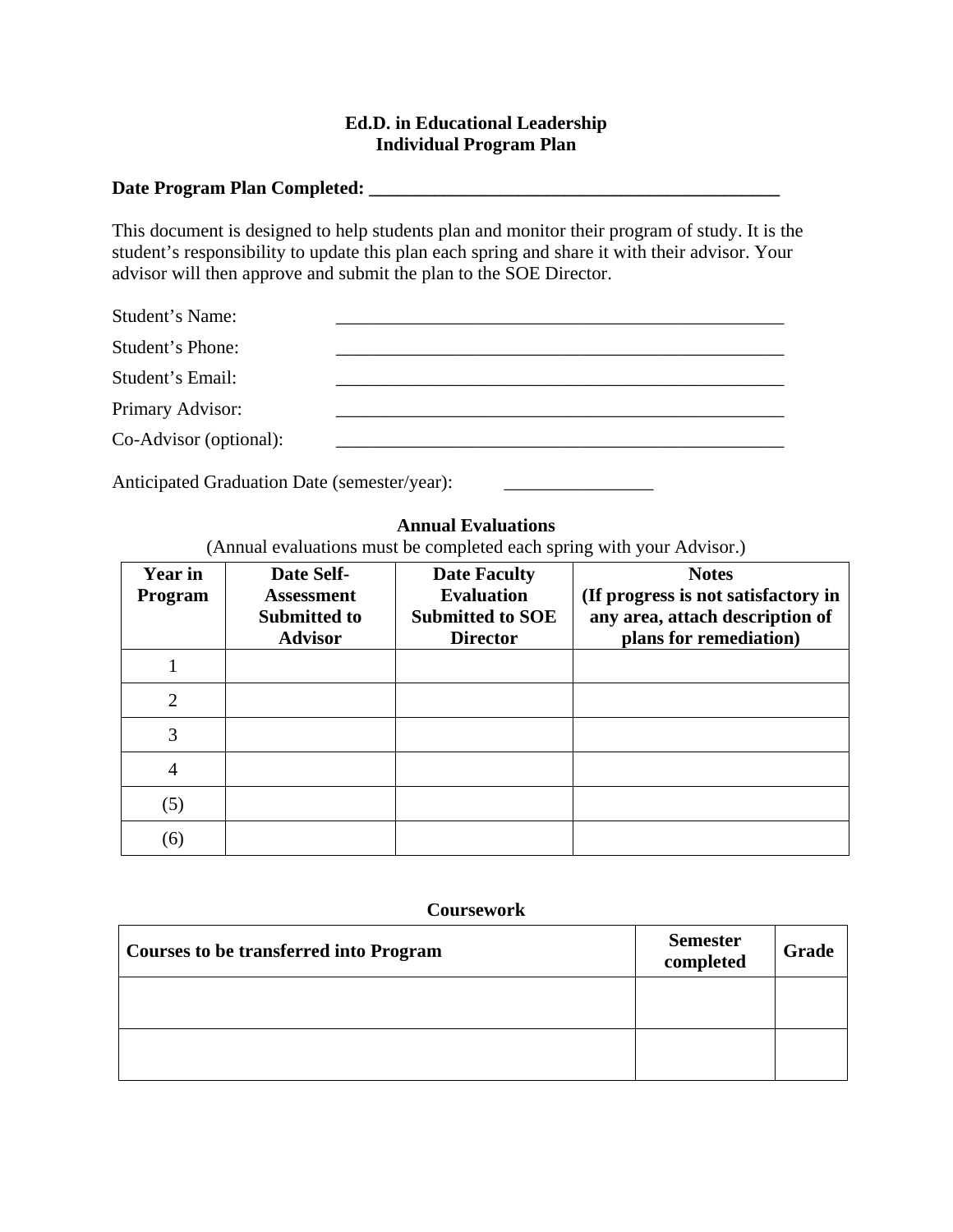| <b>Core Course</b>                                                     | <b>Semester</b><br><b>Offered</b> | <b>Semester</b><br>to be<br>Taken | <b>Semester</b><br>Completed | Grade |
|------------------------------------------------------------------------|-----------------------------------|-----------------------------------|------------------------------|-------|
| EDUC 897 Curriculum Planning and Design                                | Spring                            |                                   |                              |       |
| <b>EDUC 818 Educational Technology Foundations</b>                     | Winter                            |                                   |                              |       |
| EDUC 839 Education Policy & Governance                                 | Summer                            |                                   |                              |       |
| EDUC 891 Organizational Problem Analysis and<br>Planning in Education  | Winter                            |                                   |                              |       |
| EDUC 890 Leadership: Theory and Research                               | Summer                            |                                   |                              |       |
| EDUC 827 Analysis of Secondary Data for<br><b>Decision Making</b>      | Spring                            |                                   |                              |       |
| <b>EDUC 828 Research in Education Decision</b><br>Making               | Fall                              |                                   |                              |       |
| EDUC 846 Collection and Analysis of Data for<br><b>Decision Making</b> | Fall                              |                                   |                              |       |
| EDUC 863 Program Evaluation in Education                               | Spring                            |                                   |                              |       |

| <b>Elective Course</b> | <b>Semester</b><br><b>Offered</b> | <b>Semester</b><br>to be<br><b>Taken</b> | Semester Grade |  |
|------------------------|-----------------------------------|------------------------------------------|----------------|--|
|                        |                                   |                                          |                |  |
| 2                      |                                   |                                          |                |  |
| 3                      |                                   |                                          |                |  |
| 4                      |                                   |                                          |                |  |
| 5                      |                                   |                                          |                |  |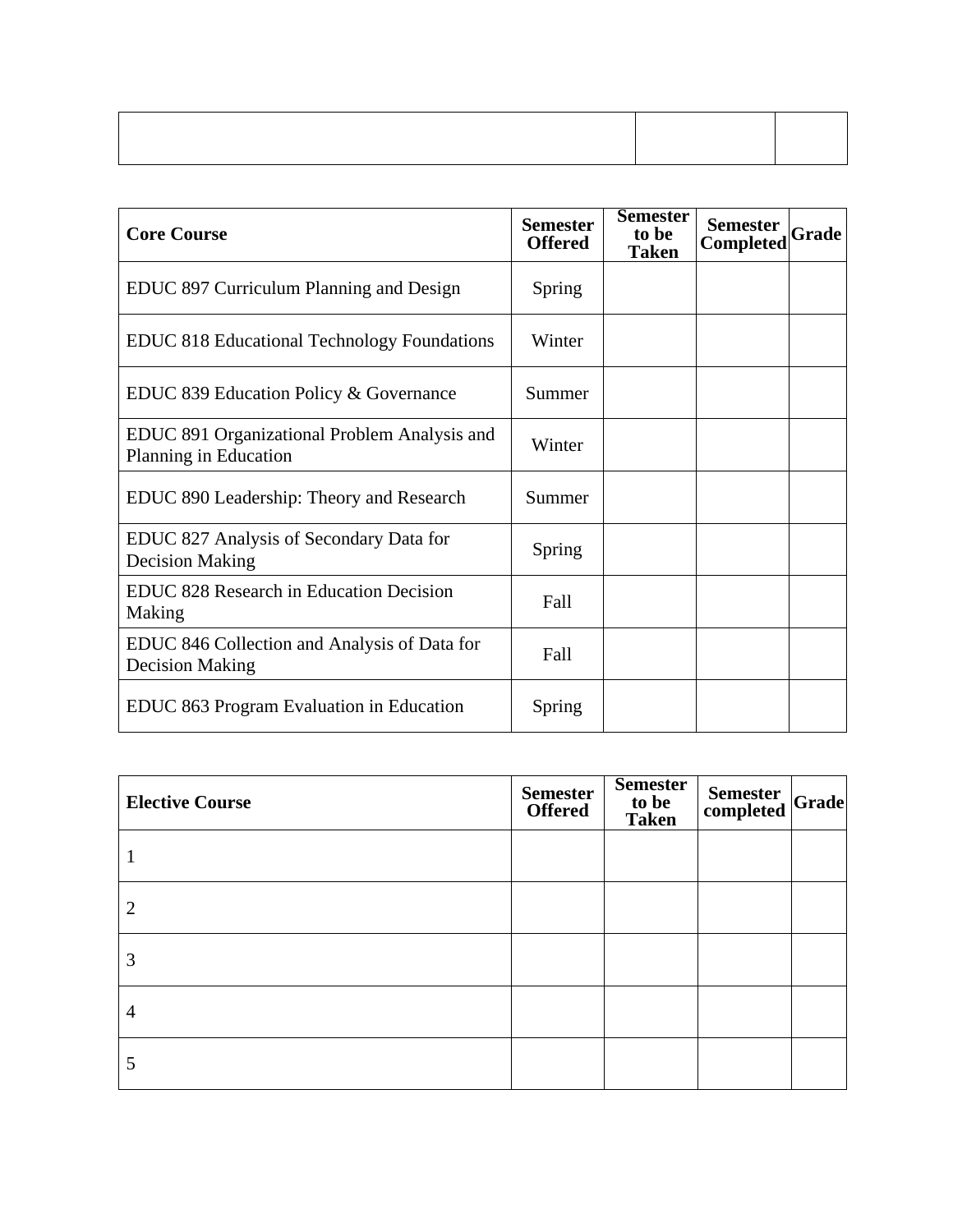| <b>Certification-Track Courses</b>                             | <b>Semester</b><br><b>Offered</b> | <b>Semester</b><br>to be<br><b>Taken</b> | Semester Grade |  |
|----------------------------------------------------------------|-----------------------------------|------------------------------------------|----------------|--|
| EDUC 879 School Leadership Internship Part 1<br>(3 credit hrs) | Spring                            |                                          |                |  |
| EDUC 879 School Leadership Internship Part 2<br>(3 credit hrs) | Summer                            |                                          |                |  |

\_\_\_\_\_ I understand that **only by completing the Certification-Track Courses listed above** will I qualify for a Delaware certificate for School District Personnel and Assistant Superintendent/Superintendent (please initial on the line).

| <b>ELP Courses</b> |                   | Semester Semester to Semester Grade |  |
|--------------------|-------------------|-------------------------------------|--|
| EDUC 880 ELP I     | Fall or<br>Spring |                                     |  |
| EDUC 881 ELP II    |                   |                                     |  |
| EDUC 882 ELP III   |                   |                                     |  |

# **EdD ELP Committee**

Date (Month/Year) Committee Formed (or you anticipate forming): \_\_\_\_\_\_\_\_\_\_\_\_\_\_\_\_\_\_\_\_\_\_

| Role       | <b>Name</b> |
|------------|-------------|
| Chair      |             |
| SOE member |             |
| SOE member |             |
| Outside    |             |
| member     |             |

# **Proposal Defense and Advancement to Candidacy**

All students must pass an oral defense of their ELP proposal in order to successfully pass ELP 1, register for ELP2 and advance to doctoral candidacy.

Date of successful proposal defense: